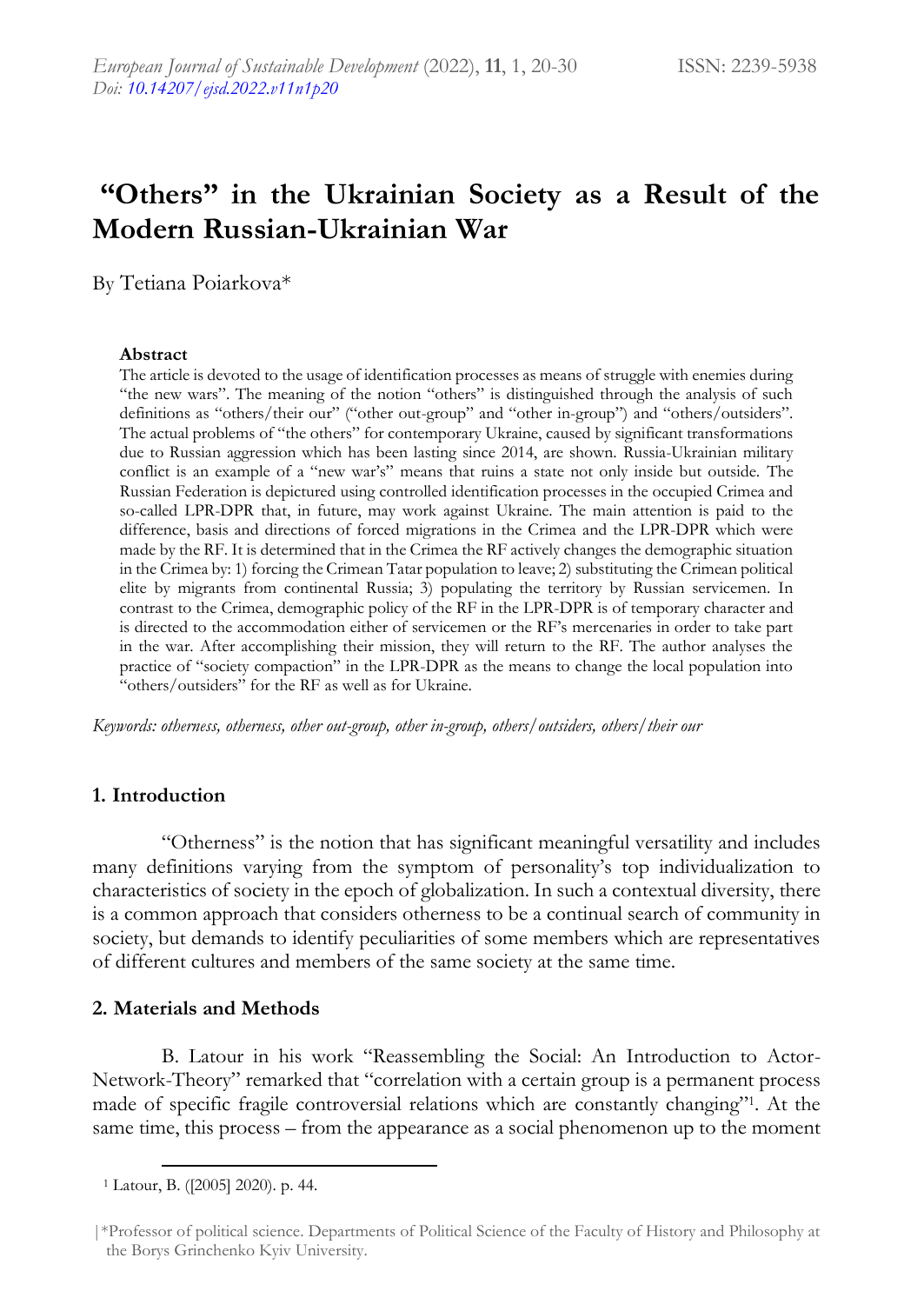of turning into a different quality – actualises the point of the appearance of "others" in the society. According to B. Latour establishment of the point of genesis for a new social group is the declaration of symbolic projection's existence as a "social context", which having such cause-and-effect relations can be used for the explanation of different aspects of reality<sup>2</sup> .

To achieve this, as B. Latour thinks, it is necessary to concentrate the attention on the fact that evolution of different social groups should be analysed considering, first of all, "social time" which influences the essence and matter of social relations being formed in the frames of particular social groups and between them. Secondly, it should be taken into consideration "connection to the landscape" where patterns and agents swirl<sup>3</sup> .

B. Latour's remark that social context as a kind of social relations reveals by means of "antigroup" category and comparing with other competitive relations is the basis for shaping of social "otherness"<sup>4</sup> .

So, Z. Bauman in his work "Individualized Society" sees the reasons of the appearance of such apolitical problem as "others" in globalization that changes completely the conception of environment and substantially transforms social relationship and, correspondingly, conception of social context (Bauman 2005). In addition to that, migrations are the factor which causes the split of social unity, stipulated by the lack of environmental limits for the rich comparing with the poor, and also leads to the split of social time unity. The result of this is the differentiation between the concepts concerning reasons and necessities of joint actions on the background of detriment to influence of common political actions.

In this context, it is important to mention S. Benhabib's statement, given in his work "The Claims of Culture: Equality and Diversity in the Global Era", that accentuates "otherness" as a cultural estimation which "is always the mark of social differentiation". The author thinks this to be natural because each person identifies himself with a certain social group and doesn't reduce his individual mind to standard behaviour of group identity<sup>5</sup>. From this point of view, separation of "otheness" is the process of institutionalization of cultural groups and is a potential threat to the reproduction of system<sup>6</sup>.

It is connected with the fact that social time depends on subjective will (Romashov 2020). On one hand, this makes the sense of time in society vulnerable because of outer expansion into the system of social vital activity that leads to destruction. On the other hand, this feature stimulates progressive tendencies which may lead to the improvement of life not only for a person but for the whole society.

Thus, the social time is a changeable category which, depending on the circumstances, may have a progressive development as well as regressive one. Because of this "otherness" becomes the antipode to the connectedness into a single whole where the differences are based on the "division into friendly and alien as the actualization of the necessity "to bring aliens to reason as unsought guests"<sup>7</sup> .

<sup>4</sup> Ibid. p. 54.

<sup>2</sup> Ibid. p. 31–32, 15.

<sup>3</sup> Ibid. p. 274, 308.

<sup>5</sup> Benhabib, S. ( [2002], 2003). p. 164.

<sup>6</sup> Ibid. p. 49–50, 63.

<sup>7</sup> Latour, B. ([2005] 2020). p. 64, 66.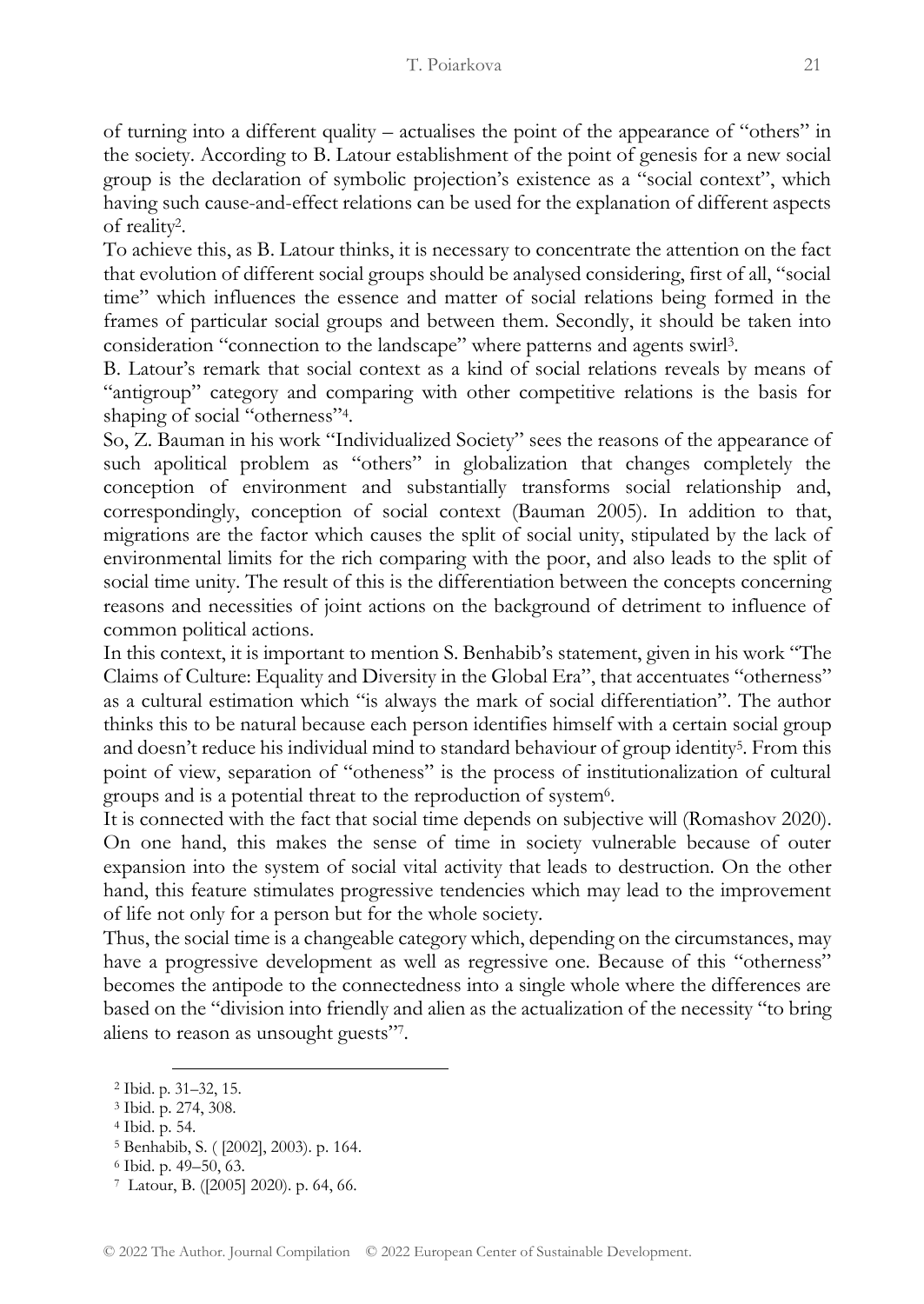Grounding of the notion of "otherness" by means of differentiation in definitions for terms "alien" and "friendly", where "alienness" is presented as the absence of general responses to system's challenges threatening to the reproduction of system, was made by B. Valdenfels in his work "Phenomenology of the Alien: Basic Concepts (Studies in Phenomenology and Existential Philosophy" 8 . Here, the notion "otherness" gains two meanings, the first one is beyond the limits of normal/abnormal everyday life of "friendly", while the other one presents "other" as a sort of "alien", which is dangerous for everybody's life<sup>9</sup>.

The similar approach to understanding of the nature of "otherness" is seen in attempts to determine the degree of "alienness" by means of dividing into "other in-group" and "others out-group". Here the "otherness" becomes apparent by means of integration in associations "someone different" or "others within these associations, that further causes the creation of new relations or a net.

Moreover, "others out-group" are would-be dangerous, when danger and fear of them become factors-transformers of social life, as they change not only forms of unity but the basis of political subjectivity. From this viewpoint, group-making is based on the ruining of other groups and separation from the previous ones due to their completely different explanation of their actions and actions of other groups.

This is just the idea to study the asymmetry between western discourses and realities of non-western world in the work "Politics of the «Other» in India and China. Western Concepts in Non-Western Contexts" (Koenig & Chaudhuri 2016 (Ed.)).

"Others in-group" are such groups in society which have difference of wide spectrum from physical (race, gender, sexual orientation) to cultural (religion, belief, traditions, values, etc.). To our mind, among the first works having paid attention to this kind of "otherness" are such works as "Black Skin, White Masks" and "Other sex" (Fanon 1952; Beauvoir & Parshley 1952). In time the notion of "others in-group" were enriched with the substitution of social connection by surrogates appearing in the result of migration spreading, authoritarianism of ruling circles and social isolation of migrants (e.g. Lianos 2016).

Gradually, dementions of "otherness" were made more exact and divaricated into such categories as "others/outsiders" and "others/their our". Thus, J. Staszak in the work "International Encyclopedia of Human Geography" states that "others/their our" appeared in inside of the group as the result of their loss of identity or a conflict of stereotypes in the cases when such facts become evident: 1) difference in identity between dominating group and basic one; 2) opposition within the ruling class (Staszak 2008). The category of "others/outsiders" is the identity based on the correlation of quality not only of alien environment (civilized, more fair, etc) but also the other time (more modern, newer).

# **3. Discussion**

For contemporary Ukraine the problem of "others" is of great urgency in the context of modern Russian-Ukrainian war that leads to substantial social transformations because of the Crimea annexation, control over so-called LPR-DPR, appearance of inner

<sup>8</sup> Valdenfels, B. (2002-2004). p. 39.

<sup>9</sup> Ibid. p. 67, 102.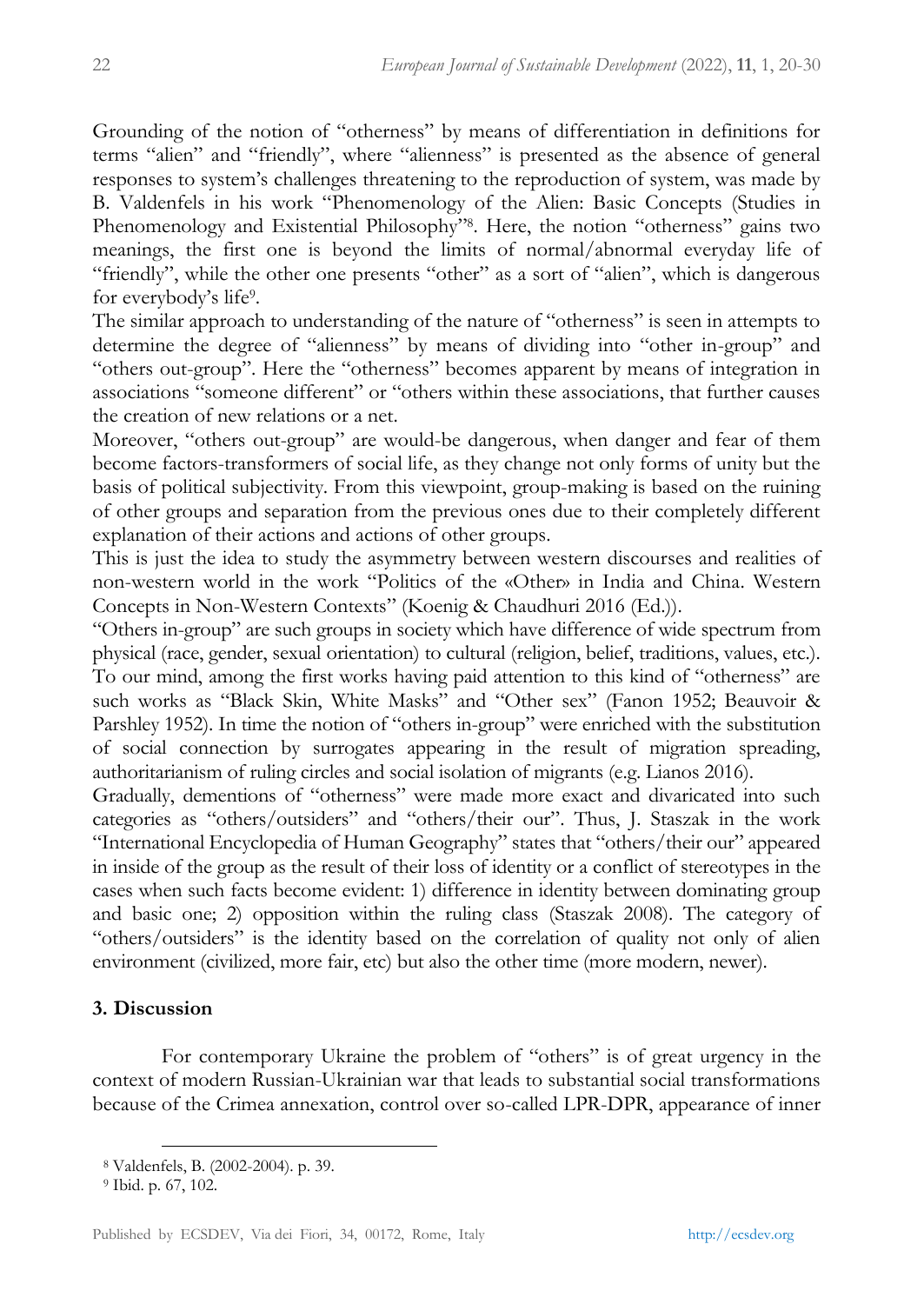migration of refugees and displaced people.

To our mind, taking these socio-political processes into consideration may be an expressive confirmation of the fact that current confrontation between Ukraine and the RF can be regarded as a kind of war characterized by, ex facte, some synonymous conception such as "post-industrial war", "conflict of low intensity", "new civil war", "hybrid war", "neoconventional war", etc.

But their common component is the recognition of the fact that, firstly, such military conflicts fix changes in recognition of war as an event in time space. D. Singer in the work «Correlates of War» studies war as a conflict continuing more than a year and has more than 1000 casualties (Singer 1972). Secondly, modern wars demonstrate ruining of fundamental principles of national state organization on supranational and world level. Having been lain after the Second World War they are now outmoded because of technical progress, global westernization and appearance of new powerful economic centres (e.g. Maklyuen & Fiore 2013).

At the same time, along with common components there are differences in understanding of modern military conflicts. On one hand, they are treated as appearing in the result of state's decline. On the other hand, they are positioned as a proper means of destruction by other or others states.

In this context, the attention should be paid to M. Kaldor's work "New and Old Wars: Organized Violence in a Global Era" in which "new wars" are treated as opposite to usual (conventional) wars being waged for saving and assertion of identity (nationalism, patriotism), ideas (national interest) and ideology (liberalism, socialism or fascism). The author sees the reason of the appearance of "new wars" in decline (or disintegration) of a state as a legal institution of violence, connecting such an opinion with: 1) increase in state's disability to solve its own problems, such as to establish norms of defence, collective guarantees, ethnic principles, models of justice; 2) deepening of precipice between the private and the public in the result of economic decline, spreading of crimes, corruption, reduction in state income, etc.<sup>10</sup>

In contrast to mentioned above approach there are scientific intelligence services in which wars of post-industrial time are seen as a means of state ruining (Tilli 2009; Toffler 1993; Kreveld 1991). Thus, M. van Kreveld sees the reason of this in recession from Westphalian peace treaty of 1648 that led to the blurring of borders between the private and the public, government and people, military men and civic population, etc.<sup>11</sup> All this leads to the loss of conceptual unambiguity while determining a victim and aggressor, that, in its tern, stipulates for the ruining of conception as to the necessity to defend civilian population and principles of Geneva Convention concerning the defence of victims of war, especially of Part III "Occupied territories", according to which state-aggressor is responsible for the population in occupied territory.

It is important to emphasize that two different views on the nature of "new wars" are in assertion of their common features. So, violence isn't state's monopoly, that leads to: 1) increase in violence through different combinations of state and non-state networks; 2) appearance of different kinds of combat subunits (both state and private ones) and, as a

<sup>10</sup> Kaldor, M. ([2012] 2015). p. 36, 38.

<sup>11</sup> Kreveld, M. van ([1991] 2015). p. 310, 312.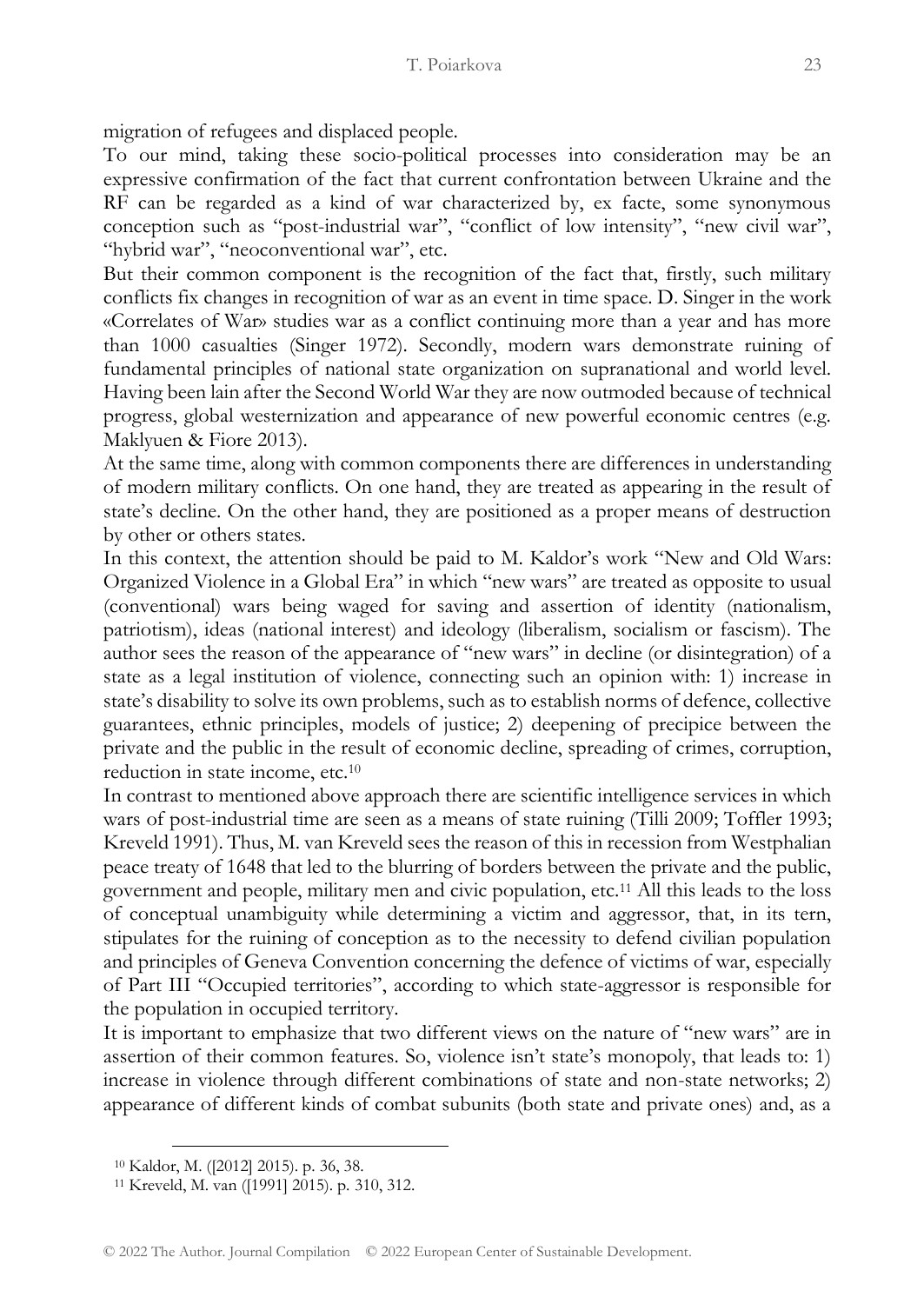result, disability to mark off combatants and noncombatants such as partisan detachments, in other words, people who lead peaceful life during the daytime, but at night they are at war; 3) attempts to gain political, not physical, control over population by means of intimidation and terrorizing; 4) increase in non-state sponsors interested in implementation of violence; 5) increase in death-toll among civilian population; 6) increase in crimes committed by retired military men comparing to civil people contrary to international law.

Along with this appeal to high technologies is concentrated in information sphere with the specific aim: to collect military intelligence information or to recode and prepare civilian population's consciousness to a conflict. Thus, a modern aggressor, using up-to-date technologies and social networks, makes his attractive image directed to the mobilization of support in diaspora, authorities, religious groups, private donors and foreigners. On the basis of such actions, the aggressor gains foreign help, including external subvention as a help of interested countries, international humanitarian assistance to local population that is based on ideology, religious and ethnic beliefs, etc. Precisely for this reason, activities of international organizations, founded on international law, have a converse effect in such military conflicts.

Among the specific marks of "new wars" is the implementation of such tactics as "mopping-up of the territory" with the help of mass expatriation of population and forming of completely controlled society on the territories under control. Such tactics ensure the achievement of strategic objectives which are in ruining of enemy state not only by means of military actions but also establishing the whole economic control over the territory.

There are different means to achieve mentioned above aims, such as: 1) to rob those who don't support conquerors; 2) to remove dismantled equipment to the territory under control; 3) usurpation of dwellings; 4) defalcation of income from smuggling; 5) destructive usage of natural resources; 6) kidnapping; 7) making of shadow market of smuggled drugs, slavery, prostitution, etc.

Among the military methods of warfare is also the forming of demographic wave that potentially becomes the means to ruing a victim state, as "… migrations can transform the system of international relations into new environment not coinciding with national borders"12. There are also such traditional means to make people migrate as murders, rapes, taking of property from a person, depriving of medical aid, refusal to give a job due to such identifying discordances as nationality, religion, language, political views, etc.

At the same time it should be taken into consideration that ruining of state takes place not only outside but also from the inside of the country. The experience of such wars (e.g. Syria) shows that one of the means to wage "new wars" is the division of citizens, having appeared on seized territories or are forced to migrate, into "friendly" and "alien" with the simultaneous calibration of "others" into "others-outsiders" and "others/their our" (Melantowicz 2013).

The connection between the dynamics of social vital functions and continuous changing of reality causes the necessity to take into consideration the nature, essence and constituents of Russian-Ukrainian war and proves that the RF actively uses the technology

<sup>12</sup> Tangi, A. de. ([2004] 2012). p. 18, 19.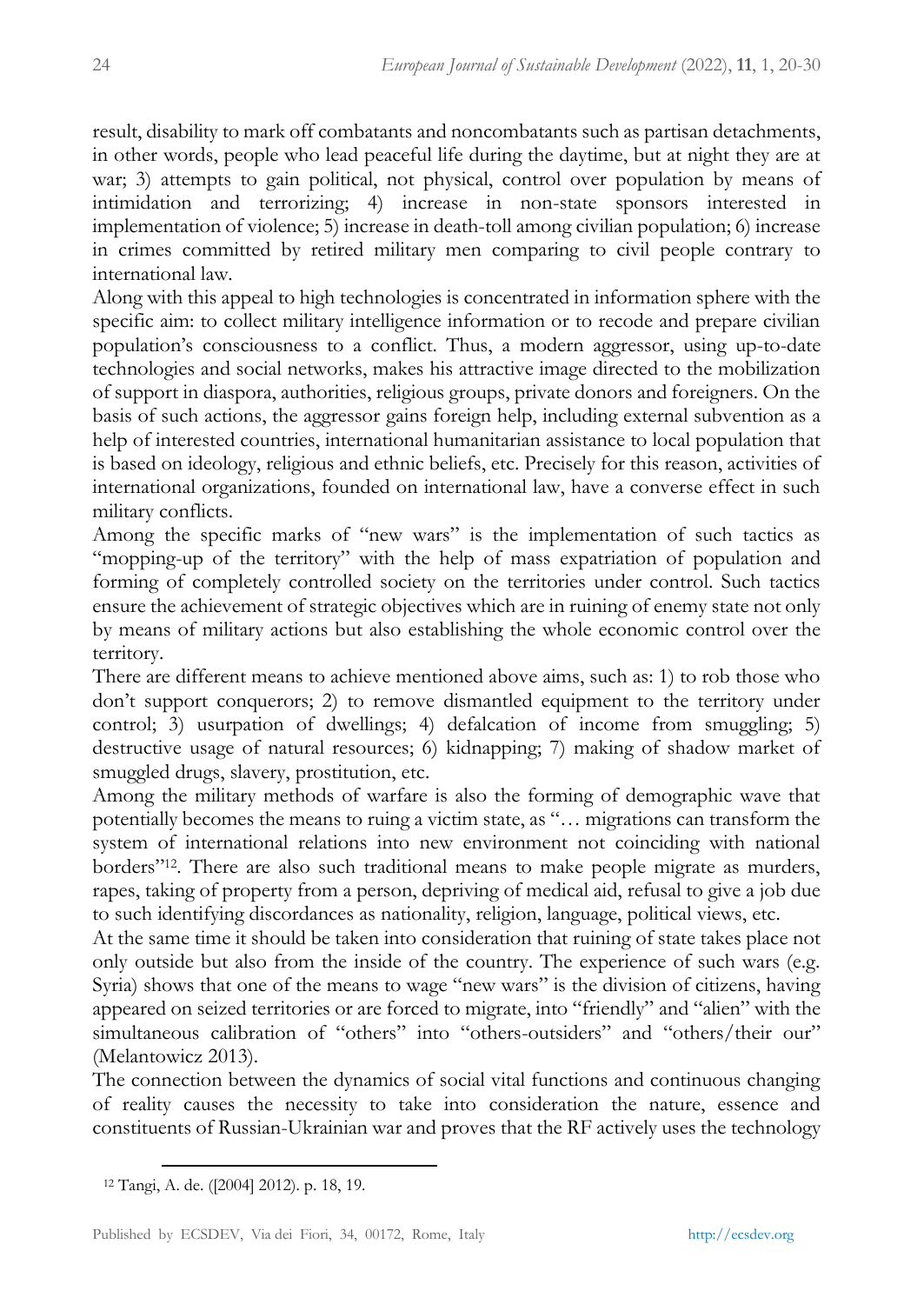of transformation of "others" in Ukrainian society into "Russian-friendly" but "Ukrainianalien". But this practice differs in some ways in the Crimea and occupied territories of Donetsk and Lugansk regions.

As to Ukraine, the RF started the social division from occupation of the Crimea, in the result of which not only separate people but whole groups, organizations and structures came over to enemy's side. Such a conversion led to the fact that still before the beginning of the warfare the RF controlled key posts not only in power structure of Ukrainian state (e.g practically the whole staff of The Crimean Security Service came over to aggressor's side during the annexation of the Crimea) but in non-state influential organizations (such as Ukrainian Orthodox Church of Moscow Patriarchate). It is rather demonstrative that illegal occupation was supported by broad masses of Crimean population, demonstrating the "otherness" concerning the citizens of continental Ukraine and categorical aversion of Maidan events.

The further events in the Crimea demonstrated Ukrainians the division into "others/their our" – refugees to continental Ukraine, and "others-outsiders" – those who remained to live in the Crimea.

The group of "others-outsiders" (those who support the transition under the RF's control) includes: 1) military men and employees of powerful structures, who betrayed Ukrainian people; 2) chiefs of all levels and representatives of local elite; 3) teachers and tutors who remained to teach according to the RF's standards and demands.

An additional means to deepen the split between "the friendly" and "the alien" is total militarisation of education on occupied territories. Due to this fact inconsistent value are often widespread: soviet attributes are combined with the nostalgia for the Russian Empire, the image of Stalin – the saviour of homeland goes together with the domination of Orthodox Church (Russian Orthodox Church of Moscow Patriarchate), etc.

But it is necessary to say that in the Crimea Russia sees Crimean Tatar population as "the aliens" in the local society. To prove this different means are used, the most influential one among them is accusing of terrorist activities (e.g. support of world terrorist organizations such as Hizb-ut-Tahrir).

At the same time, the RF conducts active political actions on order to change the demographic composition in the Crimea. Firstly, it is the settlement of military men and their families. Secondly, it is the migration from the continental part of the country. It should be mentioned that such actions of the RF face natural resistance to the forced migration pressure from the regional (Crimean) identity. This inner division into "friendly – Crimeans" and "aliens – those who came" – distinctly shows the difference between the Crimean area and the RF as a whole.

Nevertheless, Russian planned actions as to the correlation of demographic composition in the Crimea challenge the natural resistance of local society to forcible migration pressure that, in its turn, becomes the basis for retention of basic (regional) identity. So, according to the data of the social study conducted by Russia centre "Open Opinion" Crimean space greatly differs in identification marks from all Russian territory13. For example, as distinct from Russian regions, every third citizen of the peninsula prefers to be "a Crimean inhabitant" (35%), when in the RF regional identity is found only among 9% of

<sup>13</sup> Brief analytical report on the results of the study "Open Opinion - Crimea" (2016).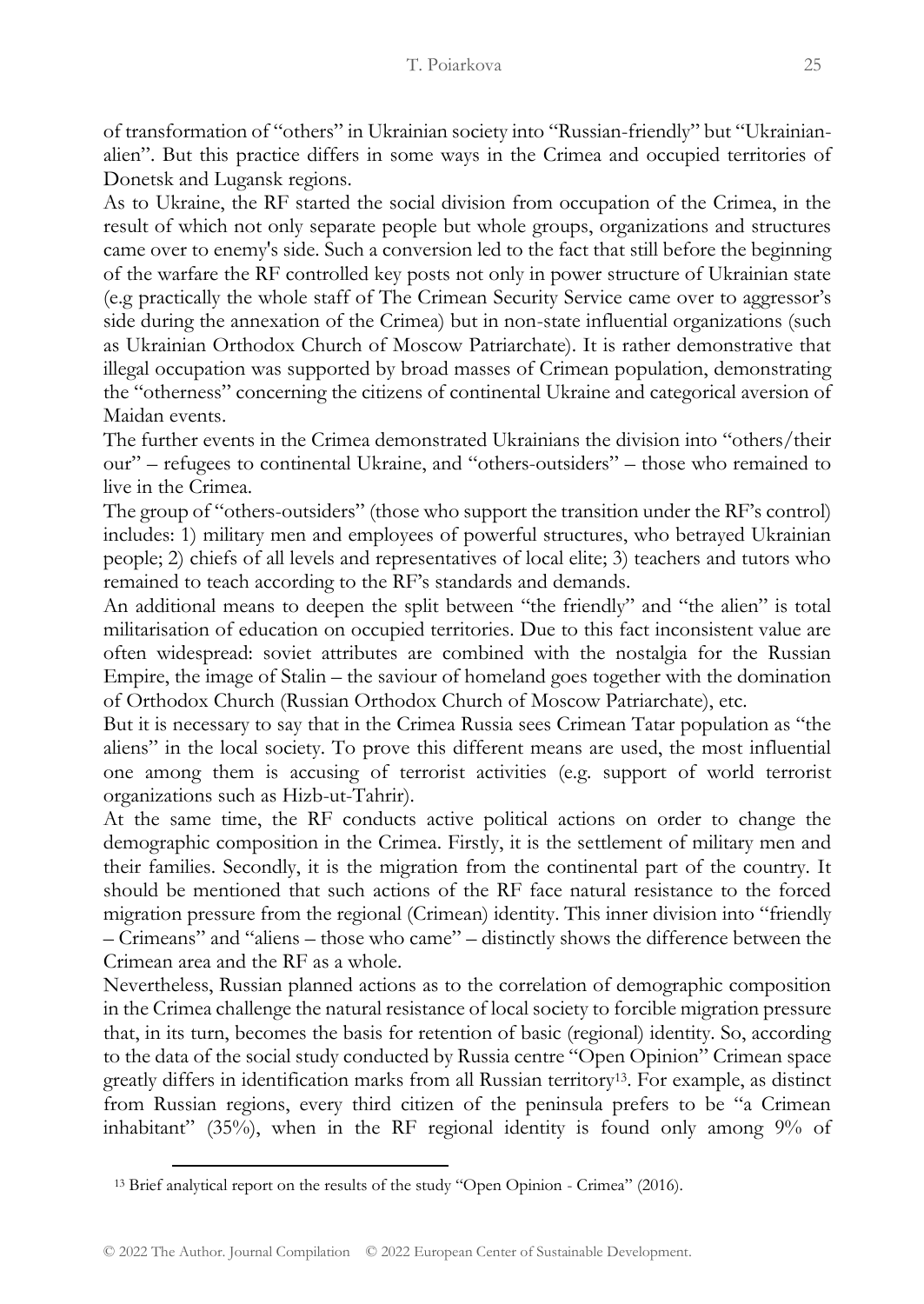interrogators. In the Crimea less than half of interrogators (43%) consider themselves "citizens of Russia" that differs from the reality of Russian regions, where the same point was chosen by 55% of respondents. It is demonstrative that in the Crimea about 9% of residents chose the point "citizen of the world, inhabitant of the Earth". In the situation, where distinct correlation of respondent with 'citizen of Ukraine" is undesirable, residents of the Crimea in such a way underline their difference in the frames of Russia reality. Thus in the report it is said that among the Ukrainians, Crimean Tatars and representatives of other nationalities the amount of respondents with cosmopolitan self-identification is bigger – 11-15%. In edition, among the Crimean Ukrainians only 28% consider themselves "citizens of Russia".

In so called LPR-DPR there is a bit different situation with identification processes that is directly connected with previous history in these regions and active warfare on the territories under their control.

In this context, it should be taken into consideration that before the beginning of modern Russian-Ukrainian war Dondas (as the area of Donetsk and Lugansk regions) had already been positioned as "other" among the rest of Ukrainian regions. Moreover, this "otherness" was based on: 1) durative imperial policy of crowding the region with cheap labour force due to engaging of Russians from central regions of the RF and simultaneous displacement of local Ukrainian population; 2) soviet industrial exploration of territories making closed-loop industrial and cultural circuit with such obligatory components as: home, job, consumer services, culture establishments: 3) research and educational institutions that maintain the regional industry.

In addition, the war completely changes and transforms this regional "otherness". Thus, on one hand, this region became the source of the most powerful demographic wave in the form of "forced migrants" to central Ukraine, the majority of whom were intellectuals (doctors, scientist) and highly skilled workers.

On the other hand, these "others/their our" are gradually falling within the further identifying differentiation directly connected both with the great amount of "inner migrants" (nearly 2 million people) and imminent belaying of negative image on the bases of generalization of such feature as disability to defend their region's independence and making additional budgetary spending.

The war with Russia also corrects the determination of "others/outsiders" among the citizens of so-called LPR-DPR by adding: 1) combatants who are former migrants (the unemployed, low-skilled workers, the convicted, etc.); 2) criminals living at the expense of kickback, debt collecting, trafficking and opportunity to occupy dwellings left by refugees; 3) migrants to the RF among whom there are a lot of skilled workers (and their families) from the enterprises having been robbed, dismantled and removed to the RF; 4) functionaries of all levels in so-called new republics; 5) teachers and tutors who teach using programmes and textbooks of the RF; 6) social sphere employees.

This "otherness/outsiderness" is formed on the basis of such negative phenomena as: accepting of violence as the norm, neglect of human being's value, neglect of environmental safety, extreme consumerism (as simultaneous combination of demanding of pensions from Ukraine and dreams of living in the RF). This supports the RF's control over education (not only on occupied territories but in the Crimea), proclaimed as renovation of cultural and civilized environment of "Russian World" based on traditional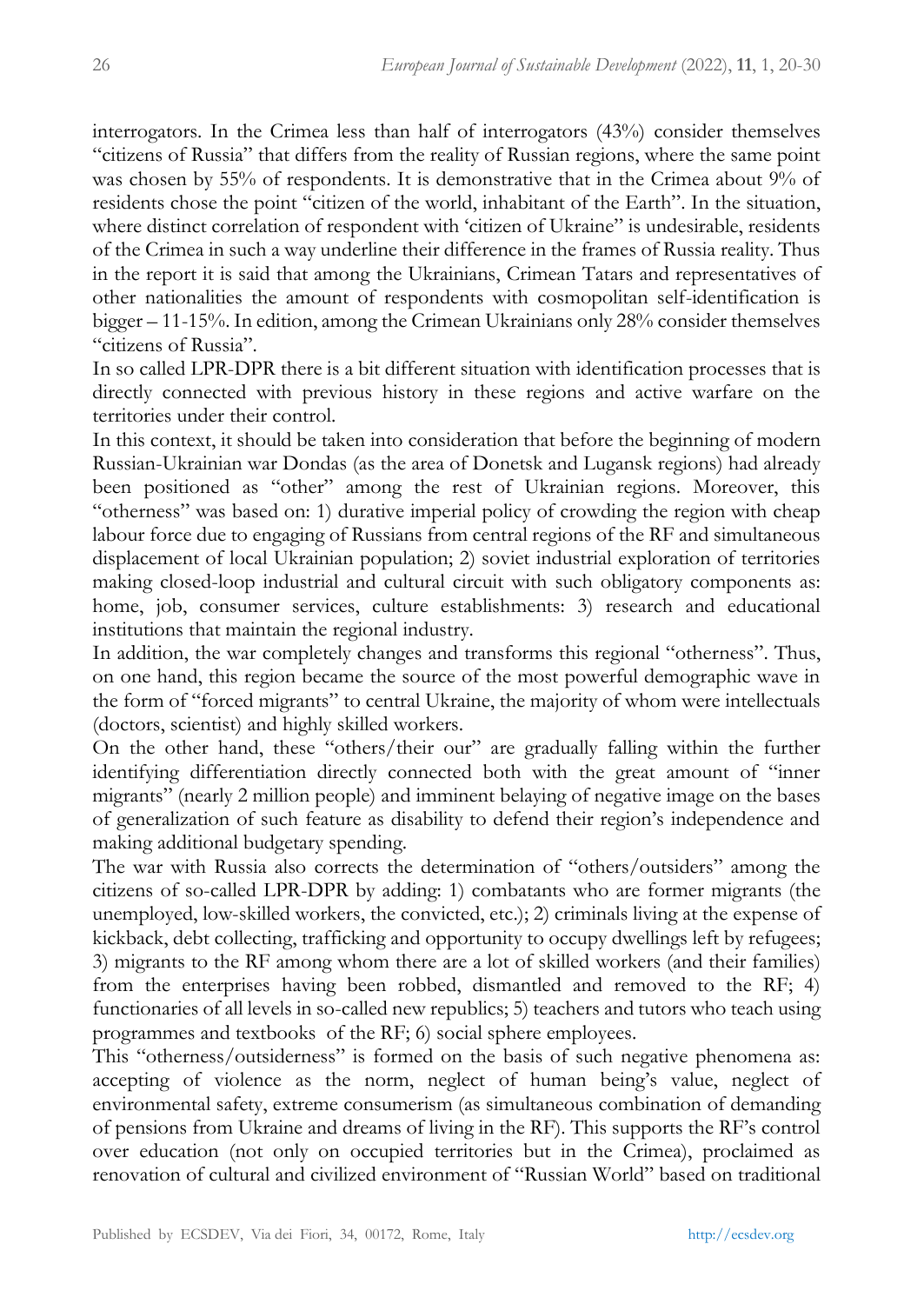religious, social, cultural and ethical values with the perspective to enter into the Great Russia as the halo of territories of "Russian World".

To understand the forming of identification fractures due to the Russian-Ukrainian war is impossible without taking into consideration the fact that inside the so-called LPR-DPR groups of "others/outsiders", concerning not only the RF but also Ukraine, are being formed. Uniting substratum for consolidation of those who have left is the contrasting of local population to Russians as to the citizens of superior grade. The catalyst of this process is disability to come back to pre-war life for those local people who supported the RF and took an active part in warfare against the Armed Forces of Ukraine.

This group can be added by such people as those who to receive a profit from Ukrainian and Russian states that means to receive pensions and social payments from both countries or to have profit from difference in prices in central Ukraine and occupied territories, from providing services in preparing documents of the RF and Ukraine. "Estrangement" of the RF for these groups is strengthened by the opportunity to monetize the image of warfare victims into humanitarian aid or address payments.

At the territory of so called LPR-DPR the situation with migration processes is a bit different that is directly connected with warfare. So, on one side, this region is the source of very powerful demographic wave in the form of "forced migrants". On the other side, LPR-DPR are the last point of migration movement from the RF, where Russian manhood arrived to conduct warfare, become the compensatory substitute of demographic decrease of population. The significant segment consisting of so called unaccounted "volunteers" – "retirees"/"soldiers on leave", who represent different non-state paramilitary formations of Russian citizens, should be taken into account. A peculiarity of this demographic vector is high turnover of staff, lack of highly skilled specialists and the priority of monetary reward over motivation.

# **4. Results**

As we can see, the temporary (circular) character of war troops' stay at Ukrainian occupied territories is general for demographic movement (of servicemen and volunteers) and implies the inevitability of return to the RF.

Nonetheless, there are groups of people, who potentially pretend to settle for a long time in the region. It is obvious that demographic gaps of LPR-DPR are filled by Russian migrants coming from the RF. They make groups of armed businessmen, the source of existence of which is getting of kickbacks, collection of debts, human trafficking. An impotent fact is an opportunity to occupy dwelling left by refugees. All these in the whole make a halo of attractiveness not only for marginal Russian societies, which didn't find a place for them in Russia, but for Russian servicemen, who don't want to continue their contract service in Russian army and plan to live at the territory of LPR-DPR in future.

As in the Crimea, migration pressure of the RF is the reason for LPR-DPR's society's "compaction". All these are catalyzed by the planned disassembling of industrial enterprises at the territory of LPR-DPR. Transportation of the most successful productions to Russia is accompanied by the corresponding migration of these enterprises' workers (often with their families).

Coal-mining industry faces more dramatic situation. Abolishment of mines stipulates for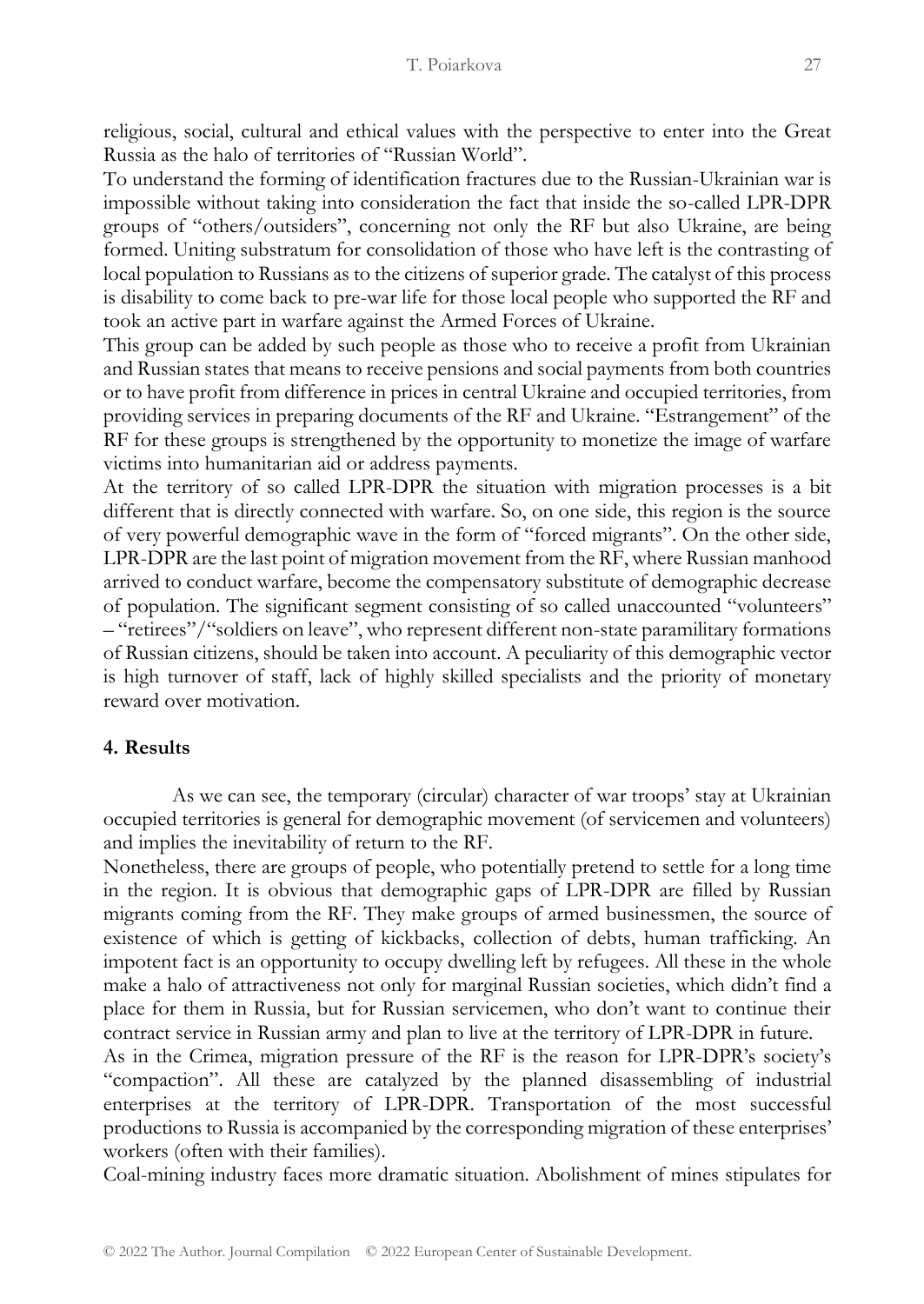the new division of labour for high-skilled workers and they strengthen the troops combating against Ukraine and explain their choice by the need to give the support for their families. We may only guess about the scale of this phenomenon. Here, the attendant aggressive competition for the rest of resources, at the background of the decline of local oligarchs' influence (because of disassembling of backbone enterprises), only speeds up the process of LPR-DPR people's alienation from Russia and Ukraine.

Thus, the total reduction in the amount of those, who has left this region (integration of demographic resource), leads to unity of those who remain. This event is speeded up by several simultaneous processes. Firstly, it is the positioning of Russian people as the citizens of first quality (with higher salaries and opportunity to return home to quiet Russia). Secondly, the strengthening factor is the threat for local residents, who supported the RF and took an active part in the warfare against the Armed Forces of Ukraine using forbidden weapon and breaking all the norms of warfare conducting and upkeep of prisoners of war, to be imprisoned for separatism. All mentioned above is influenced by the competition between Russian power structures inside the RF (e.g. Federal Security Service and Main intelligence directorate of the Russian General Staff), and LPR-DPR are treated as the catalyst in winner determining. In this situation the local population plays the role of the battle royal.

In other words, in occupied enclaves the division on "we" and "they" occurs as along the line of fallout of the control of Ukrainian state and Ukrainian social hierarchy as along the line of "non-coming" into Russian society. Along these lines the introduction of their own passports and license plates, which are not recognized anywhere in the world but play the identification role for "friends", is demonstrative for LPR-DPR. In the Crimea this process isn't so evident and there is a desire to explain all the difficulties connected with entering the RF by the actions of the elite remained from Ukraine.

To our mind, in order to completely depict the influence of Russian-Ukrainian conflict on processes of identification in whole and on the separation of "others" in particular it is necessary to consider the practice begun after V. Zelensky's team had won the elections. Its essence is in transformation of active population (volunteers, ATO and Joint Forces Operation participants) from "friendly" into "other/their-our" with further perspective to transform them into "others/outsiders" (Shvydko 2020).

In this context, the "case of Sheremet", the journalist who worked in Belarus, the RF and Ukraine and was killed in the centre of Kyiv on 20.07.2016 in the result of the explosion of his car, is very demonstrative. The participation of President of Ukraine V. Zelensky and Attorney General R. Riaboshapka in extraordinary briefing on 12.12.2019 devoted to the arrest on suspicion of the killing is also demonstrative. That was a every reason on 13.12.2019 to raise suspicion to the people who were well-known among volunteers and ATO participants: Yana Dugar, volunteer, army doctor, junior sergeant, Joint Forces Operation participant; Yulia Kuzmenko, paediatric cardiosurgeon, volunteer, public figure; Andrew Antonenko, musician, sergeant, Joint Forces Operation participant.

Demonstrative are the attempt to discredit the Revolution of Dignity events and Russian-Ukrainian conflict by: 1) spreading of information about the falsification in the list of "[Heaven's Hundred](https://context.reverso.net/перевод/английский-русский/Heaven%27s+Hundred)"; 2) amnesty for the representatives of power structure who opened fire at protesters in Maidan; 3) disfiguration and interpretation of the events in Maidan 2013-2014 as coup d'etat; 4) government initiatives to reconcile with the RF; 5) accenting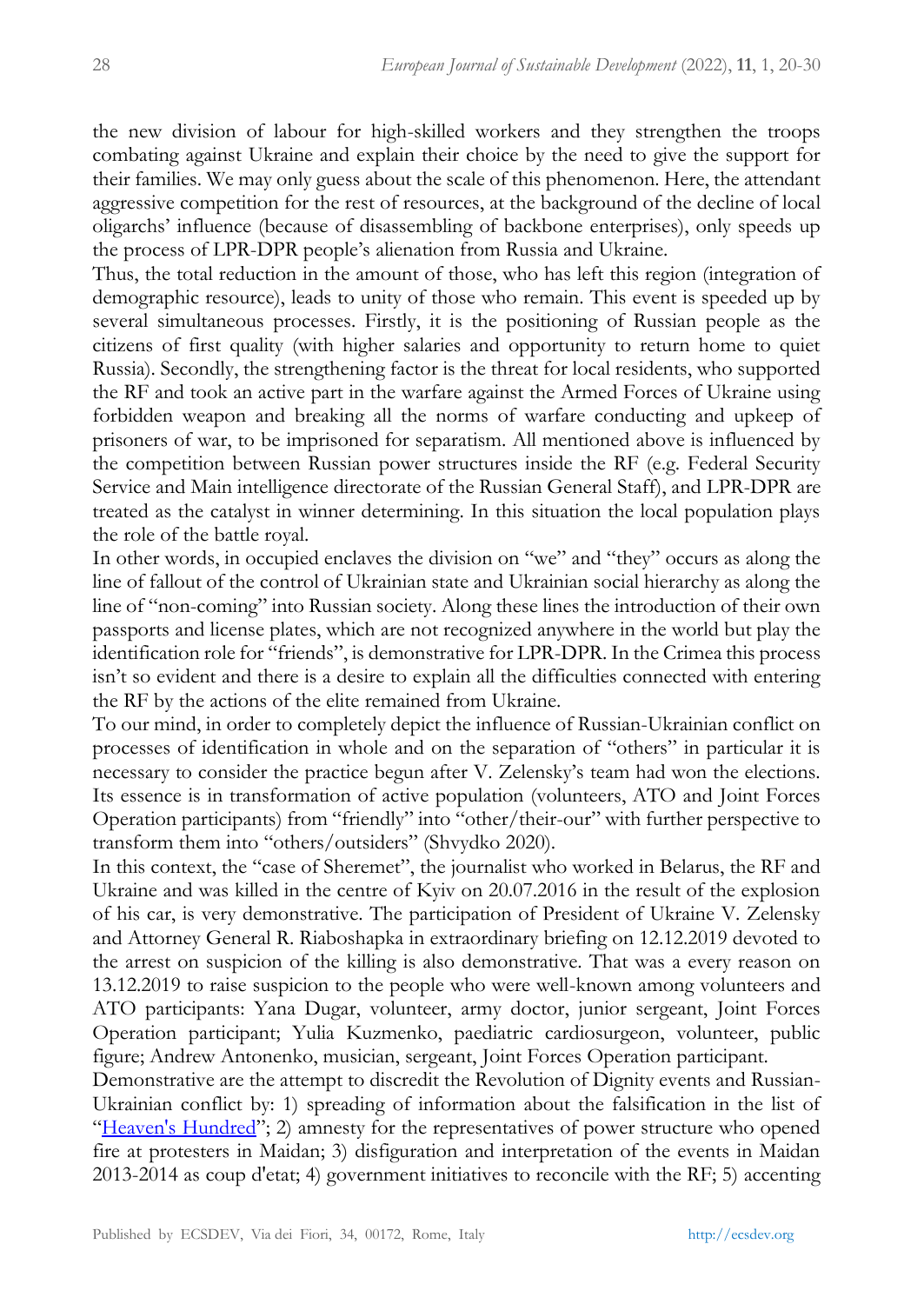of attention on military confrontation as a civil conflict; 6) spreading of ideas as to the necessity for Ukraine to set off losses to the population of so-called LPR-DPR (Bratuschak 2020).

# **5. Conclusions**

Russian-Ukrainian war proves that the basis for the existence of "otherness" in the society is the geographical bordering and belonging to different social times. Coexistence of different groups of "others" leads to the obtaining of new, previously unknown, means and forms of social life.

The fact that these social groups identify themselves with different territorial and time spaces not only divide into layers the social context as a symbolic projection of time-andspace dimension of the reality, but also make bases for conflicts by means of convergence of regulator used in "the main society". All these determine a few situations. Firstly, this is the occasion when a social group appears simultaneously in several social subsystems submitting to the official norms and principles, adopted by the state, and living according to the rules of their society. Secondly, this is the situation when social rules of "others" and norms of public government don't contradict with each other in generally valid aspects, such a situation is convenient for all the subjects of political process, and this community being a part of united society doesn't seek for temporary and dimensional separation as well as the recognition of its autonomy. Thirdly, this is the situation of conflict (evident or latent). In that case any attempt to leave the forced public government will be seen by the group of "others" as a chance to find freedom and independence.

All these peculiarities have been used by the RF, which is an aggressive country, in Russian-Ukrainian conflict (since 2014 up to nowerdays).

All mentioned above is the evidence of the fact that the Russian-Ukrainian war intentionally changes not only demographic composition of population in the Crimean and on occupied territories of Donbas but also changes the grounds for distinguishing into "friendly" and "alien" as well as different kinds of "others", transforming the correlation of people and territory of a certain country and times (the present and the past).

Subdivision of society into "others" might be used by a country-aggressor as a potential information weapon not only through the asserting claims to the Ukrainian government but also through the potential opportunity to infiltrate their agents in the guise of migrants in order to propagate the accepting of "others/their our" by "others/outsiders".

For occupied territories such identification processes may become the ground for strengthening of fear for citizens of the Crimea and so-called LPR-DPR, who remained to live in occupation because of different reasons, to be reintegrated into Ukraine.

It is important to take into consideration that modern Ukrainian politicians and managers are interested in making of different kinds of "others" on the non-occupied territory of Ukraine. For them the existence of war heroes cast doubt on the appropriateness of their political and management activity directed on the use of money as a political instrument to control budget flows, with help of which market monopolization and poverty of population transform into necessary requirement for system reproduction.